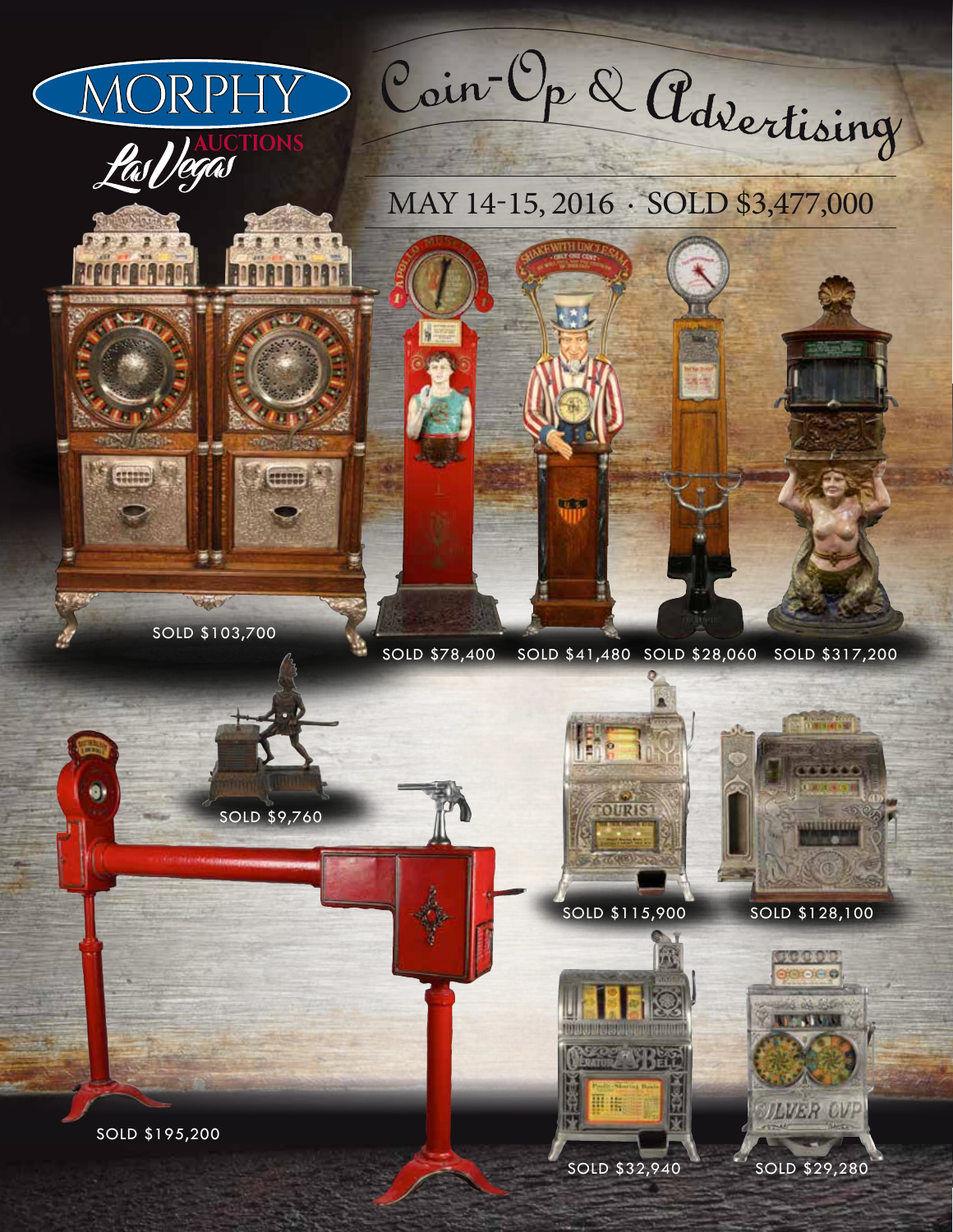| 1                       | \$336     | 53  | \$183    | 105 | \$427    | 157 | \$183   |
|-------------------------|-----------|-----|----------|-----|----------|-----|---------|
| $\overline{2}$          | \$115,900 | 54  | \$1,098  | 106 | \$275    | 158 | \$214   |
| $\overline{\mathbf{3}}$ | \$5,185   | 55  | \$14,640 | 107 | \$1,098  | 159 | \$1,464 |
| 4                       | \$9,150   | 56  | \$610    | 108 | \$1,037  | 160 | \$122   |
| $\overline{\mathbf{5}}$ | \$9,760   | 57  | \$519    | 109 | \$1,952  | 161 | \$214   |
| $\overline{\mathbf{6}}$ | \$10,980  | 58  | \$793    | 110 | \$2,196  | 162 | \$305   |
| $\overline{\mathbf{7}}$ | \$12,200  | 59  | \$1,342  | 111 | \$1,586  | 163 | \$610   |
| 8                       | \$2,440   | 60  | \$305    | 112 | \$6,710  | 164 | \$214   |
| $\boldsymbol{9}$        | \$3,355   | 61  | \$610    | 113 | \$976    | 165 | \$244   |
| 10                      | \$17,080  | 62  | \$2,440  | 114 | \$1,952  | 166 | \$244   |
| 11                      | \$17,080  | 63  | \$122    | 115 | \$3,965  | 167 | \$549   |
| 12                      | \$14,030  | 64  | \$1,220  | 116 | \$5,795  | 168 | \$183   |
| 13                      | \$10,980  | 65  | \$1,037  | 117 | \$9,760  | 169 | \$183   |
| 14                      | \$16,470  | 66  | \$732    | 118 | \$26,840 | 170 | \$214   |
| 15                      | \$5,795   | 67  | \$671    | 119 | \$18,300 | 171 | \$92    |
| 16                      | \$4,575   | 68  | \$1,098  | 120 | \$13,420 | 172 | \$214   |
| 17                      | \$12,810  | 69  | \$1,952  | 121 | \$2,745  | 173 | \$275   |
| 18                      | \$6,710   | 70  | \$427    | 122 | \$4,575  | 174 | \$153   |
| 19                      | \$30,500  | 71  | \$336    | 123 | \$1,952  | 175 | \$275   |
| 20                      | \$12,200  | 72  | \$3,050  | 124 | \$1,464  | 176 | \$305   |
| 21                      | \$7,930   | 73  | \$244    | 125 | \$1,586  | 177 | \$305   |
| 22                      | \$12,200  | 74  | \$488    | 126 | \$5,795  | 178 | \$214   |
| 23                      | \$12,810  | 75  | \$671    | 127 | \$3,965  | 179 | \$183   |
| 24                      | \$4,880   | 76  | \$92     | 128 | \$1,220  | 180 | \$214   |
| 25                      | \$12,200  | 77  | \$458    | 129 | \$2,196  | 181 | \$122   |
| 26                      | \$6,710   | 78  | \$1,037  | 130 | \$458    | 182 | \$153   |
| 27                      | \$11,590  | 79  | \$275    | 131 | \$9,760  | 183 | \$183   |
| 28                      | \$7,930   | 80  | \$1,464  | 132 | \$1,098  | 184 | \$61    |
| 29                      | \$5,490   | 81  | \$244    | 133 | \$732    | 185 | \$183   |
| 30                      | \$7,930   | 82  | \$92     | 134 | \$1,586  | 186 | \$397   |
| 31                      | \$5,795   | 83  | \$1,159  | 135 | \$7,320  | 187 | \$549   |
| 32                      | \$3,355   | 84  | \$122    | 136 | \$244    | 188 | \$366   |
| 33                      | \$2,745   | 85  | \$122    | 137 | \$2,074  | 189 | \$397   |
| 34                      | \$2,318   | 86  | \$671    | 138 | \$1,586  | 190 | \$610   |
| 35                      | \$9,760   | 87  | \$1,159  | 139 | \$1,220  | 191 | \$671   |
| 36                      | \$6,710   | 88  | \$153    | 140 | \$2,745  | 192 | \$1,220 |
| 37                      | \$2,745   | 89  | \$427    | 141 | \$580    | 193 | \$305   |
| 38                      | \$458     | 90  | \$366    | 142 | \$854    | 194 | \$275   |
| 39                      | \$5,185   | 91  | \$427    | 143 | \$3,050  | 195 | \$336   |
| 40                      | \$3,660   | 92  | \$488    | 144 | \$610    | 196 | \$153   |
| 41                      | \$15,860  | 93  | \$519    | 145 | \$671    | 197 | \$976   |
| 42                      | \$3,050   | 94  | \$610    | 146 | \$366    | 198 | \$671   |
| 43                      | \$1,220   | 95  | \$92     | 147 | \$275    | 199 | \$1,220 |
| 44                      | \$1,952   | 96  | \$153    | 148 | \$427    | 200 | \$275   |
| 45                      | \$1,952   | 97  | \$366    | 149 | \$214    | 201 | \$732   |
| 46                      | \$1,342   | 98  | \$183    | 150 | \$153    | 202 | \$610   |
| 47                      | \$1,586   | 99  | \$2,318  | 151 | \$122    | 203 | \$397   |
| 48                      | \$976     | 100 | \$1,037  | 152 | \$183    | 204 | \$519   |
| 49                      | \$1,342   | 101 | \$366    | 153 | \$92     | 205 | \$1,830 |
| 50                      | \$1,220   | 102 | \$1,220  | 154 | \$122    | 206 | \$3,660 |
| 51                      | \$2,440   | 103 | \$2,196  | 155 | \$31     | 207 | \$580   |
| 52                      | \$671     | 104 | \$671    | 156 | \$427    | 208 | \$2,440 |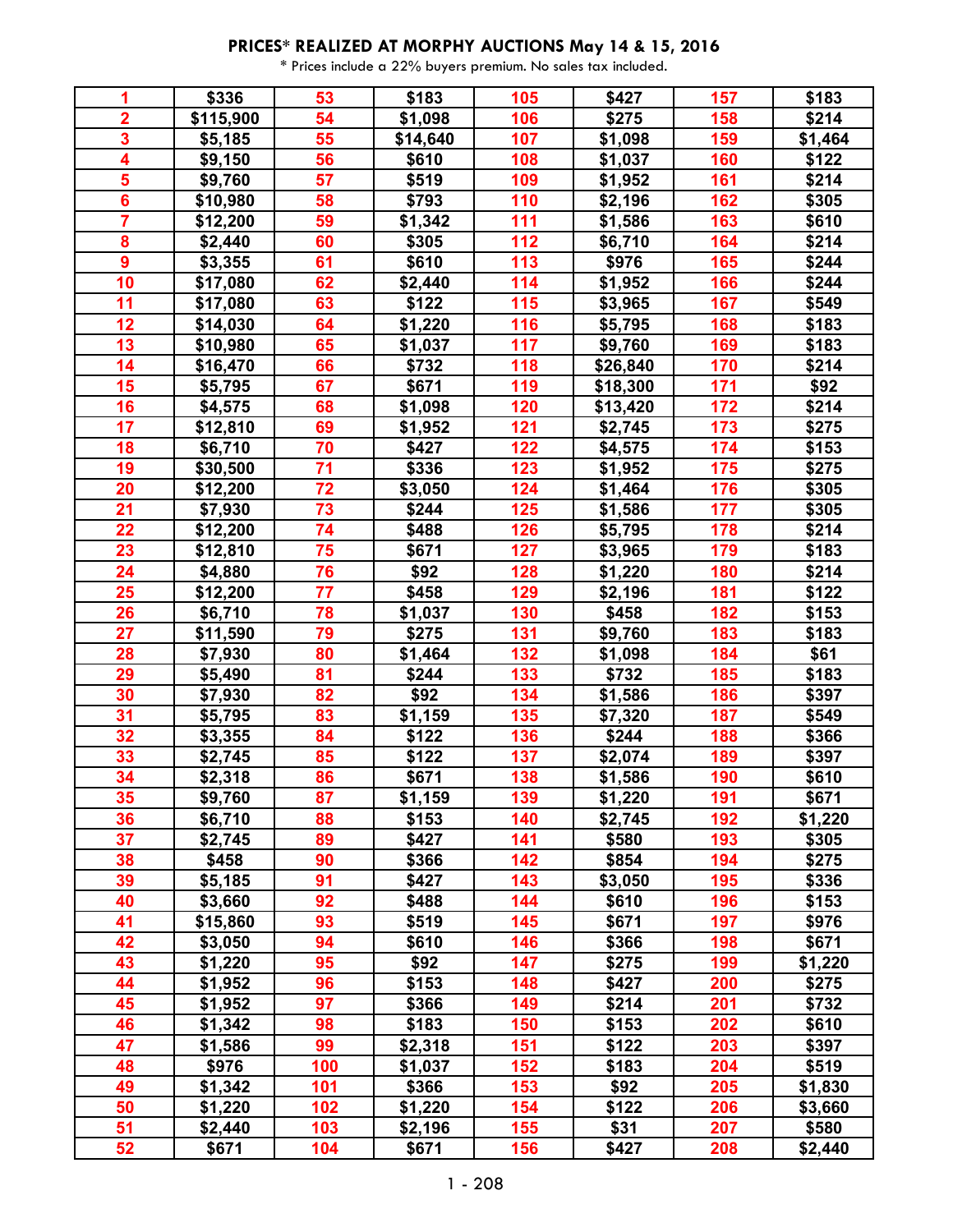| 209 | \$8,540   | 262 | \$317,200 | 324 | \$1,037 | 377 | \$122 |
|-----|-----------|-----|-----------|-----|---------|-----|-------|
| 210 | \$23,180  | 263 | \$51,850  | 325 | \$153   | 378 | \$458 |
| 211 | \$610     | 264 | \$39,650  | 326 | \$61    | 379 | \$275 |
| 212 | \$3,050   | 266 | \$793     | 327 | \$122   | 380 | \$427 |
| 213 | \$1,098   | 267 | \$488     | 328 | \$183   | 381 | \$244 |
| 214 | \$793     | 268 | \$5,795   | 329 | \$183   | 382 | \$305 |
| 215 | \$366     | 269 | \$183     | 330 | \$92    | 383 | \$305 |
| 216 | \$915     | 270 | \$61      | 331 | \$183   | 384 | \$305 |
| 217 | \$519     | 271 | \$488     | 332 | \$336   | 385 | \$397 |
| 218 | \$1,220   | 272 | \$5,185   | 333 | \$92    | 386 | \$488 |
| 219 | \$1,220   | 273 | \$1,464   | 334 | \$305   | 387 | \$214 |
| 220 | \$976     | 274 | \$1,098   | 335 | \$2,745 | 388 | \$458 |
| 221 | \$915     | 275 | \$488     | 336 | \$1,830 | 389 | \$732 |
| 222 | \$732     | 276 | \$4,575   | 337 | \$244   | 390 | \$671 |
| 223 | \$3,965   | 277 | \$366     | 338 | \$1,830 | 391 | \$366 |
| 224 | \$488     | 278 | \$671     | 339 | \$1,098 | 392 | \$671 |
| 225 | \$305     | 279 | \$1,708   | 340 | \$519   | 393 | \$580 |
| 226 | \$2,440   | 280 | \$10,980  | 341 | \$122   | 394 | \$275 |
| 227 | \$458     | 281 | \$3,660   | 342 | \$183   | 395 | \$336 |
| 228 | \$1,952   | 282 | \$153     | 343 | \$122   | 396 | \$244 |
| 229 | \$5,490   | 283 | \$580     | 344 | \$122   | 397 | \$366 |
| 230 | \$4,270   | 284 | \$214     | 345 | \$183   | 398 | \$366 |
| 231 | \$2,745   | 285 | \$214     | 346 | \$793   | 399 | \$214 |
| 232 | \$3,965   | 286 | \$13,420  | 347 | \$244   | 400 | \$397 |
| 233 | \$12,200  | 293 | \$3,050   | 349 | \$61    | 401 | \$427 |
| 234 | \$35,380  | 295 | \$1,464   | 350 | \$336   | 402 | \$458 |
| 235 | \$103,700 | 297 | \$366     | 351 | \$458   | 403 | \$336 |
| 237 | \$18,910  | 298 | \$214     | 352 | \$366   | 404 | \$427 |
| 238 | \$14,640  | 299 | \$153     | 353 | \$1,342 | 405 | \$366 |
| 239 | \$7,930   | 300 | \$275     | 354 | \$183   | 406 | \$458 |
| 240 | \$12,200  | 301 | \$397     | 355 | \$1,952 | 407 | \$214 |
| 241 | \$1,342   | 302 | \$275     | 356 | \$3,355 | 408 | \$519 |
| 242 | \$1,342   | 303 | \$183     | 357 | \$1,952 | 409 | \$214 |
| 243 | \$3,660   | 304 | \$122     | 358 | \$915   | 410 | \$61  |
| 244 | \$549     | 305 | \$1,708   | 359 | \$1,159 | 411 | \$92  |
| 245 | \$1,159   | 307 | \$519     | 360 | \$1,220 | 412 | \$183 |
| 246 | \$793     | 308 | \$1,342   | 361 | \$854   | 413 | \$183 |
| 247 | \$1,220   | 309 | \$122     | 362 | \$519   | 414 | \$153 |
| 248 | \$793     | 310 | \$214     | 363 | \$2,440 | 415 | \$305 |
| 249 | \$976     | 311 | \$1,464   | 364 | \$1,098 | 416 | \$92  |
| 250 | \$854     | 312 | \$671     | 365 | \$610   | 417 | \$183 |
| 251 | \$1,708   | 313 | \$305     | 366 | \$305   | 418 | \$92  |
| 252 | \$3,965   | 314 | \$275     | 367 | \$488   | 419 | \$366 |
| 253 | \$1,342   | 315 | \$183     | 368 | \$458   | 420 | \$122 |
| 254 | \$1,952   | 316 | \$183     | 369 | \$1,464 | 421 | \$61  |
| 255 | \$2,745   | 317 | \$92      | 370 | \$610   | 422 | \$275 |
| 256 | \$458     | 318 | \$244     | 371 | \$732   | 423 | \$519 |
| 257 | \$153     | 319 | \$214     | 372 | \$1,220 | 424 | \$244 |
| 258 | \$1,586   | 320 | \$732     | 373 | \$793   | 425 | \$244 |
| 259 | \$3,965   | 321 | \$854     | 374 | \$580   | 426 | \$244 |
| 260 | \$7,320   | 322 | \$519     | 375 | \$183   | 427 | \$214 |
| 261 | \$170,800 | 323 | \$427     | 376 | \$427   | 428 | \$275 |
|     |           |     |           |     |         |     |       |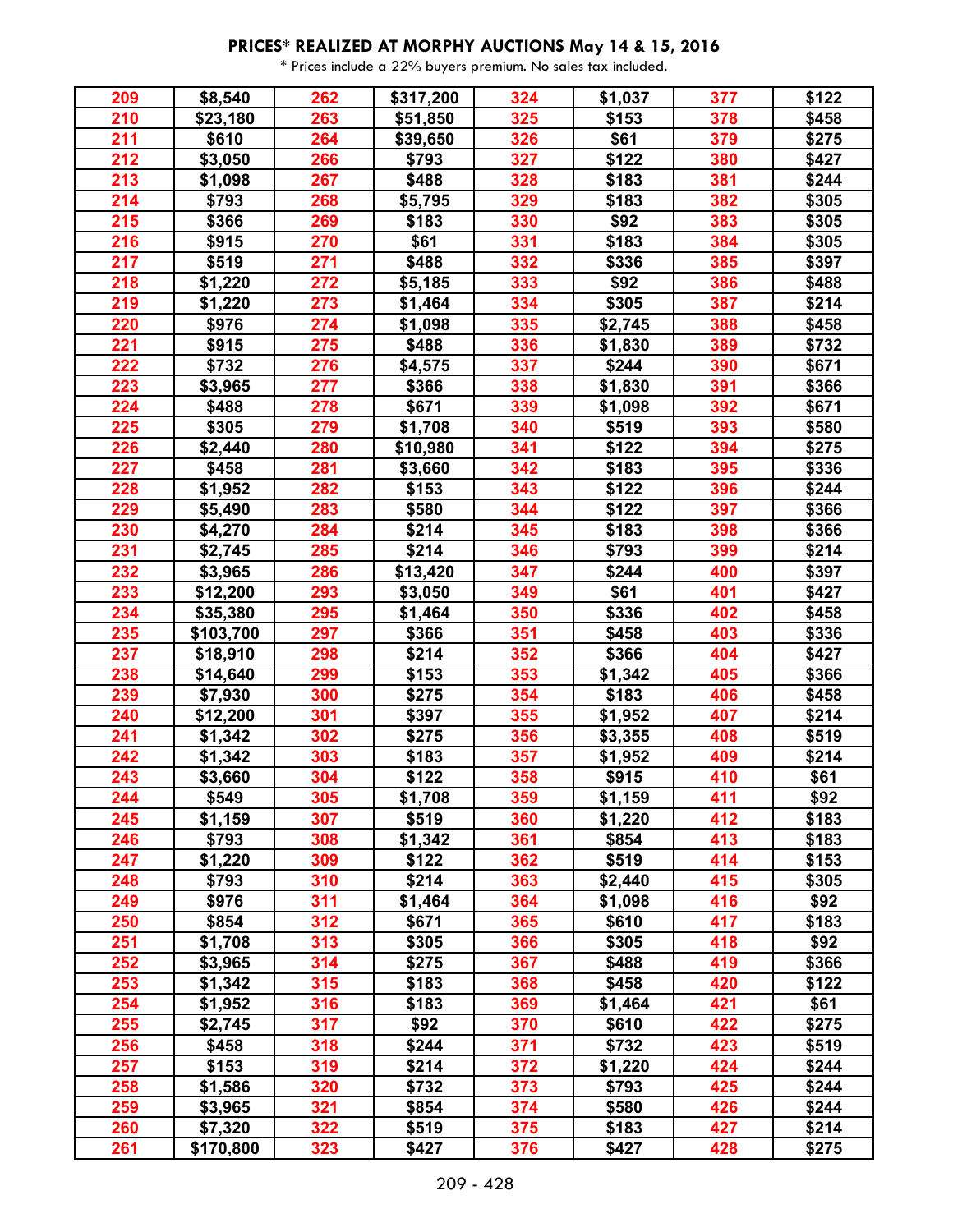| 429 | \$214   | 481 | \$1,220 | 533 | \$549   | 587 | \$427    |
|-----|---------|-----|---------|-----|---------|-----|----------|
| 430 | \$305   | 482 | \$1,952 | 534 | \$305   | 588 | \$183    |
| 431 | \$336   | 483 | \$671   | 535 | \$397   | 589 | \$275    |
| 432 | \$275   | 484 | \$854   | 536 | \$366   | 590 | \$183    |
| 433 | \$275   | 485 | \$1,464 | 537 | \$458   | 591 | \$641    |
| 434 | \$214   | 486 | \$732   | 538 | \$671   | 592 | \$153    |
| 435 | \$1,098 | 487 | \$1,220 | 539 | \$549   | 593 | \$397    |
| 436 | \$519   | 488 | \$549   | 540 | \$336   | 594 | \$427    |
| 437 | \$336   | 489 | \$519   | 541 | \$1,464 | 595 | \$336    |
| 438 | \$244   | 490 | \$580   | 542 | \$305   | 596 | \$214    |
| 439 | \$31    | 491 | \$976   | 543 | \$275   | 597 | \$305    |
| 440 | \$153   | 492 | \$244   | 544 | \$366   | 598 | \$183    |
| 441 | \$122   | 493 | \$427   | 545 | \$336   | 599 | \$275    |
| 442 | \$1,098 | 494 | \$427   | 546 | \$671   | 600 | \$336    |
| 443 | \$549   | 495 | \$732   | 547 | \$915   | 601 | \$122    |
| 444 | \$458   | 496 | \$732   | 548 | \$549   | 602 | \$488    |
| 445 | \$244   | 497 | \$458   | 549 | \$305   | 603 | \$336    |
| 446 | \$458   | 498 | \$549   | 550 | \$214   | 604 | \$122    |
| 447 | \$1,037 | 499 | \$793   | 551 | \$397   | 605 | \$214    |
| 448 | \$610   | 500 | \$549   | 552 | \$427   | 606 | \$122    |
| 449 | \$793   | 501 | \$793   | 553 | \$580   | 607 | \$183    |
| 450 | \$488   | 502 | \$732   | 554 | \$214   | 608 | \$275    |
| 451 | \$458   | 503 | \$549   | 555 | \$183   | 609 | \$61     |
| 452 | \$1,708 | 504 | \$336   | 556 | \$153   | 610 | \$10,370 |
| 453 | \$183   | 505 | \$610   | 557 | \$183   | 611 | \$6,710  |
| 454 | \$366   | 506 | \$610   | 558 | \$458   | 612 | \$732    |
| 455 | \$244   | 507 | \$458   | 559 | \$366   | 613 | \$671    |
| 456 | \$244   | 508 | \$793   | 560 | \$214   | 614 | \$793    |
| 457 | \$671   | 509 | \$793   | 561 | \$366   | 616 | \$915    |
| 458 | \$397   | 510 | \$610   | 562 | \$305   | 617 | \$183    |
| 459 | \$61    | 511 | \$519   | 563 | \$214   | 618 | \$92     |
| 460 | \$61    | 512 | \$397   | 564 | \$366   | 619 | \$153    |
| 461 | \$305   | 513 | \$580   | 566 | \$153   | 620 | \$397    |
| 462 | \$854   | 514 | \$519   | 567 | \$488   | 621 | \$549    |
| 463 | \$275   | 515 | \$519   | 568 | \$214   | 622 | \$5,795  |
| 464 | \$2,745 | 516 | \$519   | 569 | \$305   | 623 | \$610    |
| 465 | \$2,745 | 517 | \$580   | 570 | \$671   | 624 | \$397    |
| 466 | \$2,745 | 518 | \$732   | 571 | \$244   | 625 | \$305    |
| 467 | \$1,464 | 519 | \$580   | 572 | \$214   | 626 | \$153    |
| 468 | \$1,098 | 520 | \$610   | 573 | \$366   | 627 | \$458    |
| 469 | \$8,845 | 521 | \$1,220 | 574 | \$153   | 628 | \$458    |
| 470 | \$1,952 | 522 | \$519   | 575 | \$458   | 629 | \$244    |
| 471 | \$5,185 | 523 | \$519   | 576 | \$275   | 630 | \$488    |
| 472 | \$2,318 | 524 | \$488   | 577 | \$275   | 631 | \$183    |
| 473 | \$2,318 | 525 | \$854   | 578 | \$305   | 633 | \$183    |
| 474 | \$2,196 | 526 | \$458   | 580 | \$92    | 634 | \$549    |
| 475 | \$1,586 | 527 | \$671   | 581 | \$336   | 635 | \$153    |
| 476 | \$3,965 | 528 | \$244   | 582 | \$336   | 636 | \$153    |
| 477 | \$1,159 | 529 | \$366   | 583 | \$275   | 637 | \$519    |
| 478 | \$1,098 | 530 | \$732   | 584 | \$427   | 638 | \$214    |
| 479 | \$1,098 | 531 | \$397   | 585 | \$458   | 639 | \$153    |
| 480 | \$1,159 | 532 | \$153   | 586 | \$336   | 640 | \$122    |
|     |         |     |         |     |         |     |          |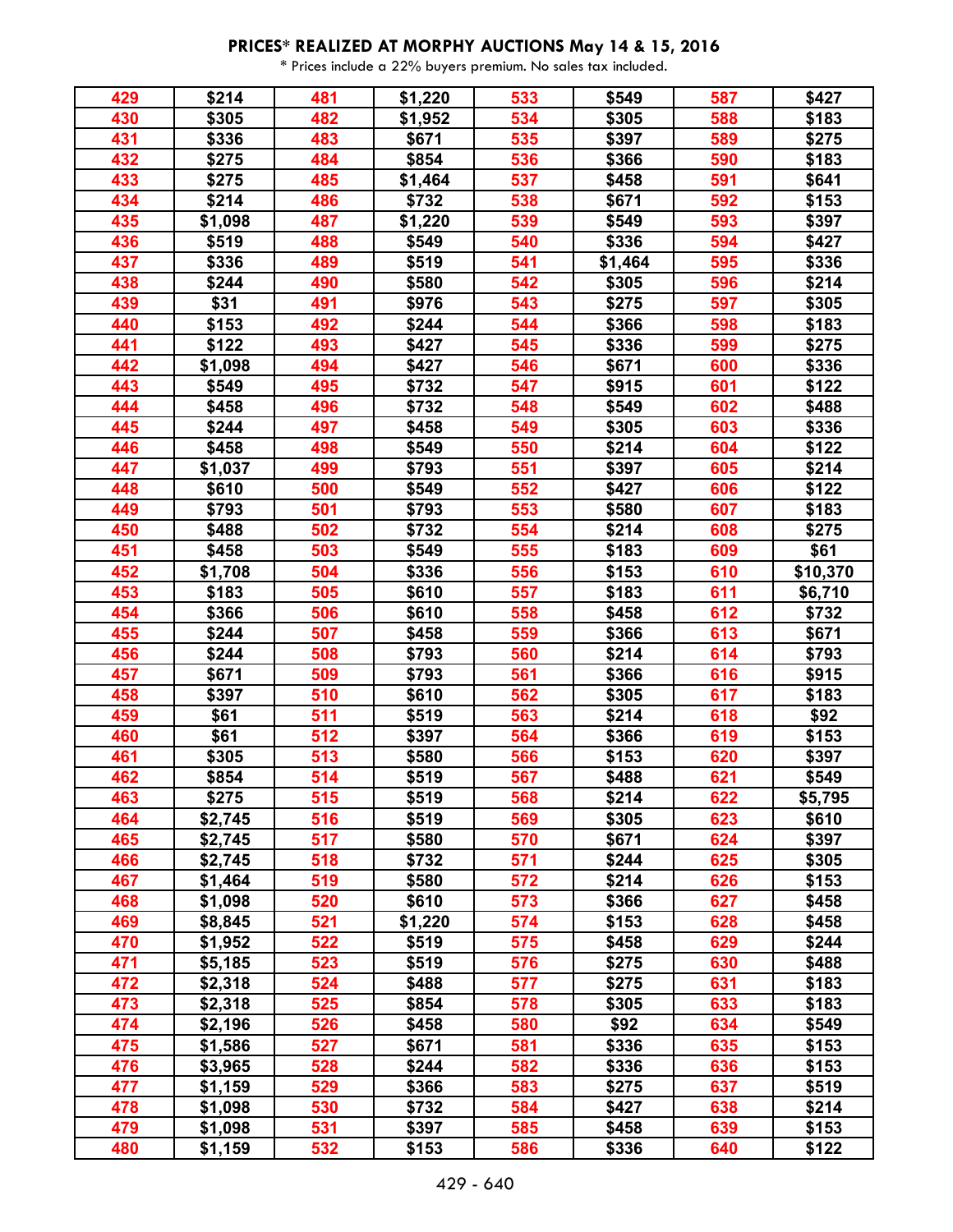| 641 | \$4,270 | 693 | \$519   | 746 | \$1,952   | 842 | \$366   |
|-----|---------|-----|---------|-----|-----------|-----|---------|
| 642 | \$4,575 | 694 | \$305   | 747 | \$3,050   | 843 | \$1,342 |
| 643 | \$2,745 | 695 | \$366   | 748 | \$275     | 844 | \$366   |
| 644 | \$519   | 696 | \$488   | 749 | \$2,440   | 845 | \$275   |
| 645 | \$2,196 | 697 | \$244   | 750 | \$366     | 846 | \$1,037 |
| 646 | \$580   | 698 | \$336   | 751 | \$549     | 847 | \$92    |
| 647 | \$1,342 | 699 | \$122   | 752 | \$580     | 848 | \$854   |
| 648 | \$336   | 700 | \$183   | 753 | \$397     | 849 | \$92    |
| 649 | \$458   | 701 | \$122   | 754 | \$336     | 850 | \$122   |
| 650 | \$2,318 | 702 | \$183   | 755 | \$458     | 851 | \$183   |
| 651 | \$244   | 703 | \$31    | 800 | \$793     | 852 | \$671   |
| 652 | \$305   | 704 | \$854   | 801 | \$20,130  | 853 | \$92    |
| 653 | \$610   | 705 | \$519   | 802 | \$41,480  | 855 | \$610   |
| 654 | \$1,098 | 706 | \$336   | 803 | \$23,180  | 856 | \$549   |
| 655 | \$214   | 707 | \$732   | 804 | \$7,930   | 857 | \$244   |
| 656 | \$549   | 708 | \$580   | 805 | \$128,100 | 858 | \$366   |
| 657 | \$397   | 709 | \$397   | 806 | \$21,960  | 859 | \$336   |
| 658 | \$244   | 710 | \$305   | 807 | \$19,520  | 860 | \$397   |
| 659 | \$92    | 711 | \$549   | 808 | \$9,760   | 861 | \$427   |
| 660 | \$153   | 712 | \$488   | 809 | \$7,320   | 862 | \$336   |
| 661 | \$336   | 713 | \$793   | 810 | \$29,280  | 863 | \$671   |
| 662 | \$183   | 714 | \$488   | 811 | \$4,575   | 864 | \$427   |
| 663 | \$336   | 715 | \$458   | 812 | \$1,708   | 865 | \$92    |
| 664 | \$671   | 716 | \$153   | 813 | \$2,745   | 866 | \$671   |
| 665 | \$275   | 717 | \$519   | 814 | \$3,355   | 867 | \$1,464 |
| 666 | \$275   | 718 | \$305   | 815 | \$671     | 868 | \$1,952 |
| 667 | \$2,074 | 719 | \$427   | 816 | \$1,708   | 869 | \$366   |
| 668 | \$3,355 | 720 | \$153   | 817 | \$2,440   | 870 | \$976   |
| 669 | \$1,952 | 721 | \$275   | 818 | \$2,196   | 871 | \$1,037 |
| 670 | \$6,710 | 722 | \$244   | 819 | \$305     | 872 | \$793   |
| 671 | \$519   | 723 | \$366   | 820 | \$1,952   | 873 | \$2,440 |
| 672 | \$244   | 724 | \$580   | 821 | \$1,342   | 874 | \$671   |
| 673 | \$458   | 725 | \$580   | 822 | \$488     | 875 | \$580   |
| 674 | \$305   | 726 | \$732   | 823 | \$793     | 876 | \$488   |
| 675 | \$336   | 727 | \$610   | 824 | \$488     | 877 | \$336   |
| 676 | \$305   | 728 | \$183   | 825 | \$976     | 878 | \$1,464 |
| 677 | \$183   | 729 | \$336   | 826 | \$275     | 879 | \$1,220 |
| 678 | \$122   | 730 | \$153   | 827 | \$610     | 880 | \$122   |
| 679 | \$336   | 731 | \$92    | 828 | \$275     | 881 | \$275   |
| 680 | \$153   | 732 | \$305   | 829 | \$549     | 882 | \$915   |
| 681 | \$183   | 733 | \$61    | 830 | \$92      | 883 | \$2,074 |
| 682 | \$244   | 734 | \$366   | 831 | \$92      | 884 | \$1,952 |
| 683 | \$244   | 736 | \$275   | 832 | \$61      | 885 | \$1,830 |
| 684 | \$214   | 737 | \$244   | 833 | \$732     | 886 | \$1,586 |
| 685 | \$1,037 | 738 | \$7,320 | 834 | \$92      | 887 | \$1,952 |
| 686 | \$92    | 739 | \$2,318 | 835 | \$183     | 888 | \$2,318 |
| 687 | \$244   | 740 | \$3,660 | 836 | \$976     | 889 | \$4,575 |
| 688 | \$214   | 741 | \$3,050 | 837 | \$366     | 890 | \$5,795 |
| 689 | \$275   | 742 | \$2,745 | 838 | \$183     | 891 | \$4,270 |
| 690 | \$122   | 743 | \$5,490 | 839 | \$519     | 892 | \$3,355 |
| 691 | \$214   | 744 | \$2,745 | 840 | \$275     | 893 | \$5,795 |
| 692 | \$153   | 745 | \$3,355 | 841 | \$610     | 894 | \$5,185 |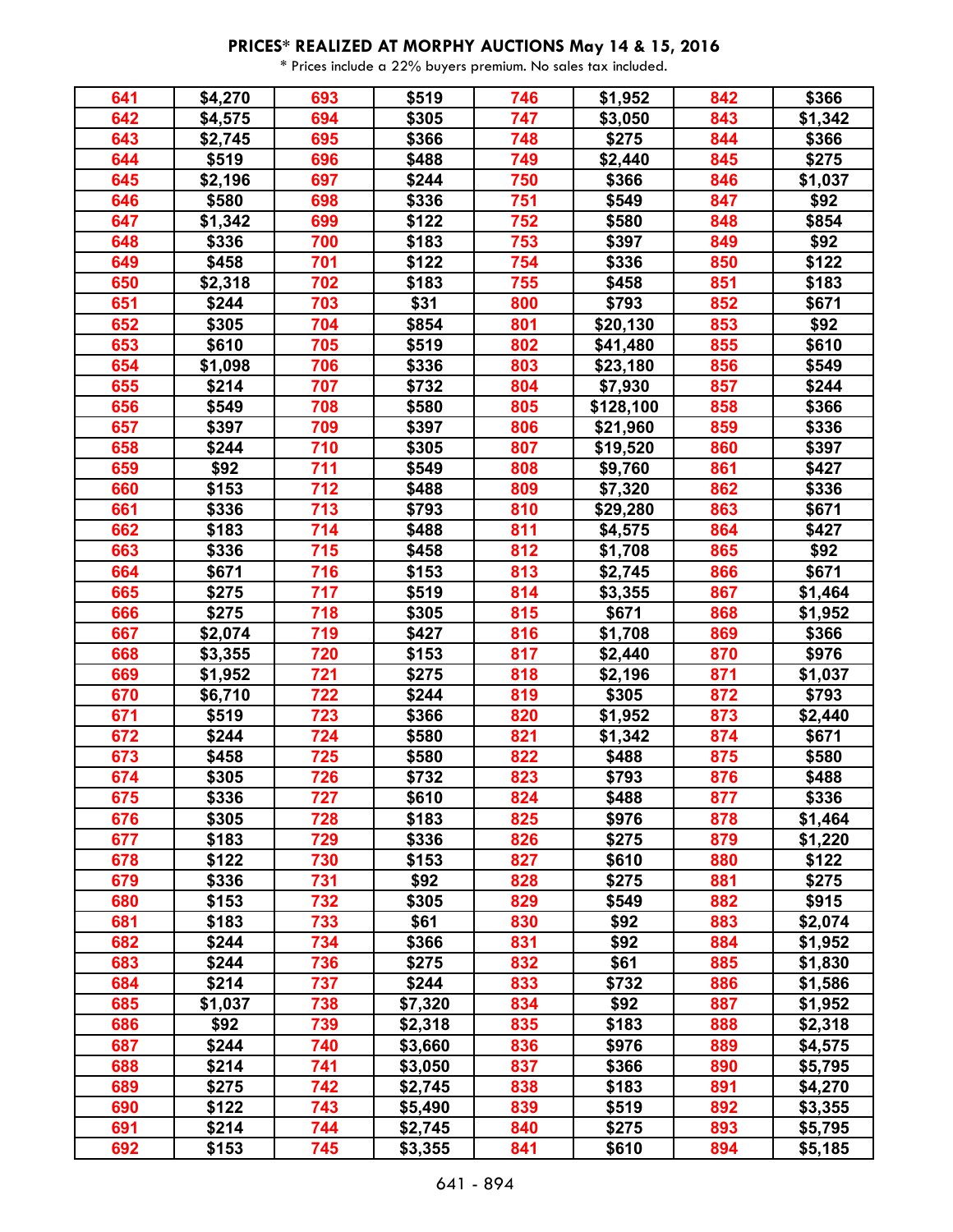| 895 | \$11,590 | 949  | \$3,660  | 1002             | \$244     | 1054 | \$4,575  |
|-----|----------|------|----------|------------------|-----------|------|----------|
| 896 | \$5,185  | 950  | \$1,586  | 1003             | \$214     | 1055 | \$31     |
| 897 | \$7,320  | 951  | \$1,830  | 1004             | \$244     | 1056 | \$183    |
| 898 | \$10,980 | 952  | \$976    | 1005             | \$183     | 1057 | \$11,590 |
| 899 | \$16,470 | 953  | \$610    | 1006             | \$244     | 1058 | \$854    |
| 900 | \$16,470 | 954  | \$183    | 1007             | \$61      | 1059 | \$61     |
| 901 | \$22,570 | 955  | \$366    | 1008             | \$122     | 1060 | \$427    |
| 902 | \$24,400 | 956  | \$397    | 1009             | \$214     | 1061 | \$305    |
| 903 | \$32,940 | 957  | \$1,159  | 1010             | \$305     | 1062 | \$183    |
| 904 | \$12,200 | 958  | \$488    | 1011             | \$336     | 1063 | \$305    |
| 905 | \$6,710  | 959  | \$1,342  | 1012             | \$366     | 1064 | \$183    |
| 906 | \$11,590 | 960  | \$1,037  | 1013             | \$31      | 1065 | \$793    |
| 907 | \$6,100  | 961  | \$8,540  | $\frac{1}{1014}$ | \$427     | 1066 | \$336    |
| 908 | \$5,185  | 962  | \$3,355  | 1015             | \$427     | 1067 | \$183    |
| 909 | \$1,830  | 963  | \$671    | 1016             | \$244     | 1068 | \$153    |
| 910 | \$4,270  | 964  | \$28,060 | 1017             | \$122     | 1069 | \$214    |
| 911 | \$6,100  | 965  | \$4,575  | 1018             | \$580     | 1070 | \$458    |
| 912 | \$5,490  | 966  | \$26,840 | 1019             | \$214     | 1072 | \$183    |
| 913 | \$2,318  | 968  | \$41,480 | 1020             | \$214     | 1073 | \$275    |
| 914 | \$3,050  | 969  | \$28,060 | 1021             | \$183     | 1074 | \$31     |
| 915 | \$1,342  | 970  | \$305    | 1022             | \$305     | 1075 | \$214    |
| 916 | \$2,745  | 971  | \$915    | 1023             | \$305     | 1076 | \$427    |
| 917 | \$1,220  | 972  | \$732    | 1024             | \$458     | 1077 | \$122    |
| 918 | \$1,464  | 973  | \$1,708  | 1025             | \$183     | 1078 | \$31     |
| 919 | \$2,074  | 974  | \$2,745  | 1026             | \$366     | 1079 | \$336    |
| 920 | \$976    | 975  | \$1,220  | 1027             | \$183     | 1080 | \$183    |
| 921 | \$793    | 976  | \$1,159  | 1028             | \$92      | 1081 | \$458    |
| 922 | \$214    | 977  | \$1,464  | 1029             | \$214     | 1082 | \$244    |
| 923 | \$1,159  | 978  | \$1,830  | 1030             | \$214     | 1083 | \$671    |
| 924 | \$732    | 979  | \$1,220  | 1031             | \$336     | 1084 | \$488    |
| 925 | \$1,586  | 980  | \$1,220  | 1032             | \$183     | 1085 | \$275    |
| 926 | \$1,464  | 981  | \$1,098  | 1033             | \$397     | 1086 | \$214    |
| 927 | \$610    | 982  | \$793    | 1034             | \$214     | 1087 | \$153    |
| 928 | \$214    | 983  | \$275    | 1035             | \$31      | 1088 | \$732    |
| 929 | \$519    | 984  | \$122    | 1036             | \$915     | 1089 | \$3,965  |
| 930 | \$976    | 985  | \$183    | 1037             | \$31      | 1090 | \$793    |
| 931 | \$4,575  | 986  | \$61     | 1038             | \$427     | 1091 | \$549    |
| 932 | \$397    | 987  | \$732    | 1039             | \$549     | 1092 | \$183    |
| 933 | \$854    | 988  | \$366    | 1040             | \$336     | 1093 | \$458    |
| 934 | \$1,037  | 989  | \$183    | 1041             | \$397     | 1094 | \$1,708  |
| 935 | \$2,196  | 990  | \$244    | 1042             | \$214     | 1095 | \$336    |
| 936 | \$336    | 991  | \$153    | 1043             | \$61      | 1096 | \$732    |
| 937 | \$305    | 992  | \$183    | 1044             | \$195,200 | 1097 | \$793    |
| 940 | \$3,050  | 993  | \$61     | 1045             | \$85,400  | 1098 | \$427    |
| 941 | \$7,930  | 994  | \$244    | 1046             | \$26,840  | 1099 | \$214    |
| 942 | \$3,660  | 995  | \$183    | 1047             | \$24,400  | 1100 | \$244    |
| 943 | \$1,830  | 996  | \$519    | 1048             | \$183     | 1101 | \$1,830  |
| 944 | \$1,098  | 997  | \$31     | 1049             | \$458     | 1102 | \$488    |
| 945 | \$2,318  | 998  | \$275    | 1050             | \$732     | 1103 | \$488    |
| 946 | \$3,660  | 999  | \$397    | 1051             | \$305     | 1105 | \$397    |
| 947 | \$4,880  | 1000 | \$92     | 1052             | \$214     | 1106 | \$854    |
| 948 | \$5,795  | 1001 | \$92     | 1053             | \$7,930   | 1107 | \$275    |
|     |          |      |          |                  |           |      |          |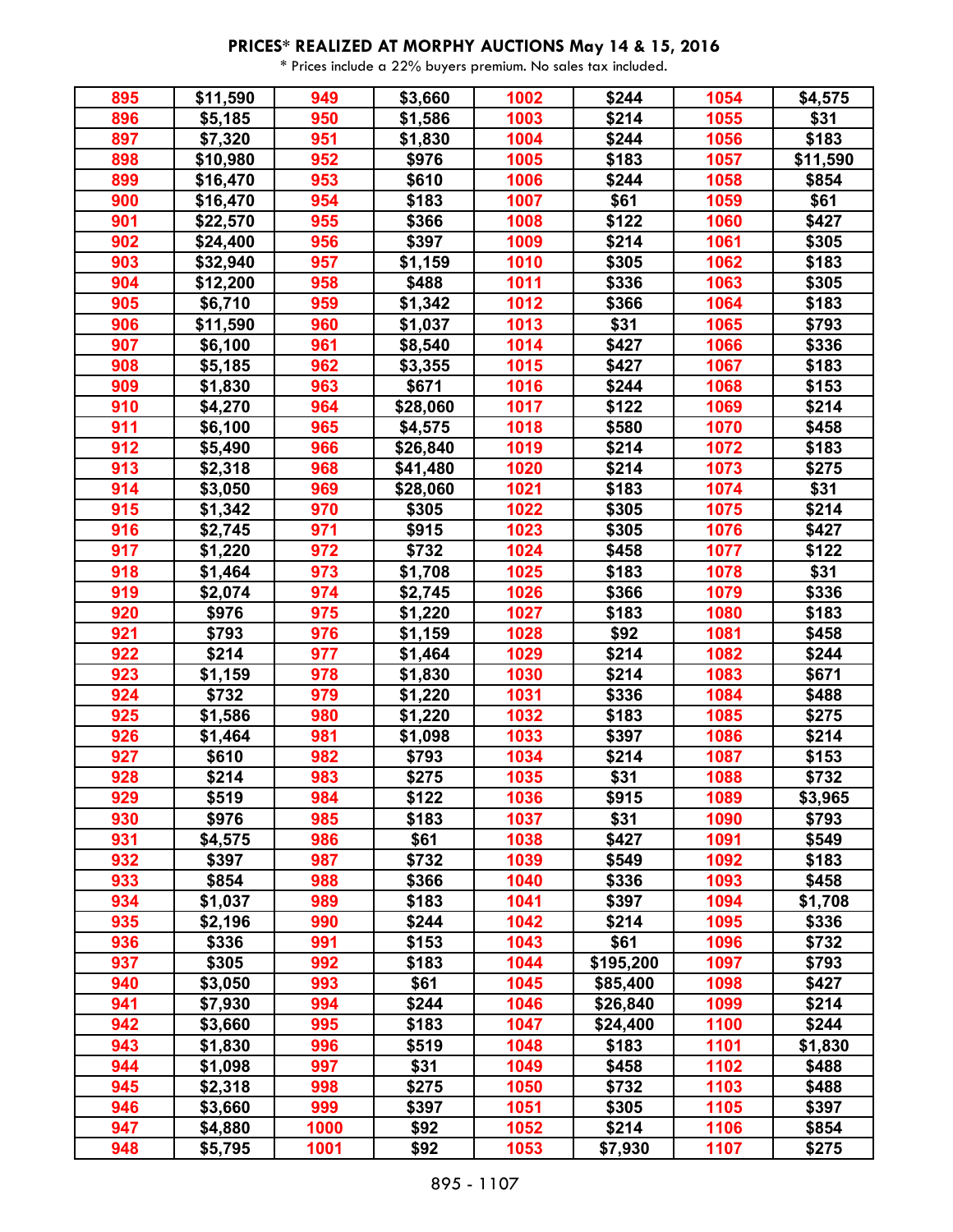| 1108 | \$336    | 1161 | \$488   | 1213 | \$122   | 1267 | \$214   |
|------|----------|------|---------|------|---------|------|---------|
| 1109 | \$671    | 1162 | \$610   | 1214 | \$397   | 1268 | \$244   |
| 1110 | \$61     | 1163 | \$488   | 1215 | \$366   | 1269 | \$122   |
| 1111 | \$61     | 1164 | \$427   | 1216 | \$153   | 1270 | \$336   |
| 1112 | \$305    | 1165 | \$31    | 1217 | \$244   | 1271 | \$275   |
| 1113 | \$1,952  | 1166 | \$305   | 1218 | \$92    | 1272 | \$244   |
| 1114 | \$244    | 1167 | \$275   | 1220 | \$122   | 1273 | \$214   |
| 1115 | \$31     | 1168 | \$610   | 1221 | \$244   | 1274 | \$275   |
| 1116 | \$488    | 1169 | \$519   | 1222 | \$305   | 1275 | \$153   |
| 1117 | \$488    | 1170 | \$610   | 1223 | \$122   | 1276 | \$214   |
| 1118 | \$275    | 1171 | \$244   | 1224 | \$427   | 1277 | \$122   |
| 1119 | \$366    | 1172 | \$214   | 1225 | \$488   | 1278 | \$122   |
| 1120 | \$31     | 1173 | \$1,342 | 1226 | \$1,830 | 1279 | \$671   |
| 1121 | \$31     | 1174 | \$275   | 1227 | \$610   | 1280 | \$92    |
| 1122 | \$61     | 1175 | \$366   | 1228 | \$793   | 1281 | \$92    |
| 1123 | \$92     | 1176 | \$336   | 1229 | \$732   | 1282 | \$427   |
| 1124 | \$214    | 1177 | \$214   | 1230 | \$397   | 1283 | \$275   |
| 1125 | \$183    | 1178 | \$1,037 | 1231 | \$549   | 1284 | \$519   |
| 1126 | \$275    | 1179 | \$915   | 1232 | \$336   | 1285 | \$305   |
| 1127 | \$61     | 1180 | \$275   | 1233 | \$458   | 1286 | \$488   |
| 1128 | \$214    | 1181 | \$397   | 1234 | \$671   | 1287 | \$397   |
| 1129 | \$580    | 1182 | \$458   | 1235 | \$549   | 1288 | \$275   |
| 1130 | \$610    | 1183 | \$275   | 1236 | \$397   | 1289 | \$275   |
| 1131 | \$793    | 1184 | \$458   | 1238 | \$153   | 1290 | \$366   |
| 1133 | \$122    | 1185 | \$458   | 1239 | \$153   | 1291 | \$519   |
| 1134 | \$305    | 1186 | \$305   | 1240 | \$183   | 1292 | \$732   |
| 1135 | \$610    | 1187 | \$153   | 1241 | \$153   | 1293 | \$183   |
| 1136 | \$854    | 1188 | \$61    | 1242 | \$183   | 1294 | \$397   |
| 1137 | \$427    | 1189 | \$976   | 1243 | \$183   | 1295 | \$488   |
| 1138 | \$214    | 1190 | \$61    | 1244 | \$336   | 1296 | \$397   |
| 1139 | \$10,370 | 1191 | \$366   | 1245 | \$244   | 1297 | \$458   |
| 1140 | \$275    | 1192 | \$244   | 1246 | \$793   | 1298 | \$336   |
| 1141 | \$1,586  | 1193 | \$1,037 | 1247 | \$366   | 1299 | \$214   |
| 1142 | \$305    | 1194 | \$976   | 1248 | \$183   | 1300 | \$366   |
| 1143 | \$153    | 1195 | \$976   | 1249 | \$366   | 1301 | \$214   |
| 1144 | \$214    | 1196 | \$1,220 | 1250 | \$488   | 1302 | \$183   |
| 1145 | \$732    | 1197 | \$610   | 1251 | \$275   | 1303 | \$366   |
| 1146 | \$519    | 1198 | \$549   | 1252 | \$732   | 1304 | \$397   |
| 1147 | \$336    | 1199 | \$580   | 1253 | \$1,708 | 1305 | \$1,098 |
| 1148 | \$366    | 1200 | \$732   | 1254 | \$458   | 1306 | \$153   |
| 1149 | \$366    | 1201 | \$427   | 1255 | \$641   | 1307 | \$275   |
| 1150 | \$366    | 1202 | \$519   | 1256 | \$519   | 1308 | \$214   |
| 1151 | \$366    | 1203 | \$732   | 1257 | \$153   | 1309 | \$244   |
| 1152 | \$366    | 1204 | \$671   | 1258 | \$305   | 1310 | \$275   |
| 1153 | \$366    | 1205 | \$854   | 1259 | \$305   | 1311 | \$305   |
| 1154 | \$366    | 1206 | \$732   | 1260 | \$854   | 1312 | \$275   |
| 1155 | \$366    | 1207 | \$458   | 1261 | \$1,037 | 1313 | \$427   |
| 1156 | \$214    | 1208 | \$366   | 1262 | \$305   | 1314 | \$183   |
| 1157 | \$305    | 1209 | \$854   | 1263 | \$305   | 1315 | \$183   |
| 1158 | \$915    | 1210 | \$915   | 1264 | \$580   | 1316 | \$153   |
| 1159 | \$153    | 1211 | \$1,037 | 1265 | \$519   | 1317 | \$61    |
| 1160 | \$1,708  | 1212 | \$366   | 1266 | \$458   | 1318 | \$214   |